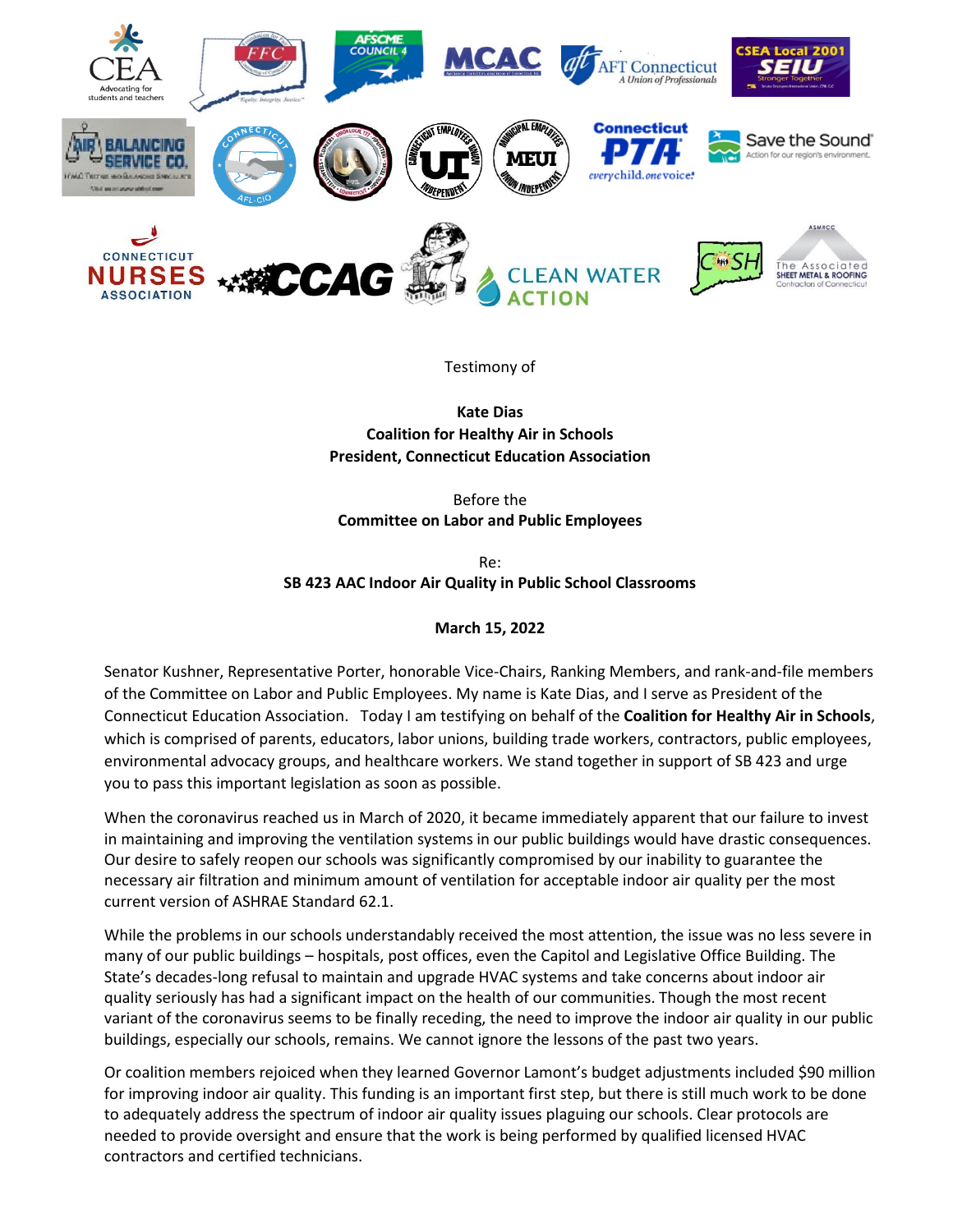Additionally, we need specific standards to establish what acceptable indoor air quality and indoor air temperatures are for our children. Benchmarks are needed to evaluate the performance of HVAC systems so that old systems can be replaced as needed. This effort must not simply be about repairing aging, outdated HVAC systems. School districts must be equipped with the resources and standards needed to replace those systems where appropriate, using state of the art, high-efficiency HVAC and air filtration systems.

Lastly, we need expert technicians to oversee and enforce indoor air quality standards. None of these are provided for in the Governor's budget proposal.

SB 431 will help our state respond to this challenge by providing our schools with clear guidance regarding acceptable indoor temperatures and air quality, enabling the use of school construction funds to support HVAC system installations, upgrades, replacements, and repairs, and by directing the Department of Labor to ensure necessary school HVAC projects are completed in a timely fashion. Specifically, the bill provides for the following:

- 1. Establishes mandatory indoor temperature and relative humidity levels for the classroom consistent with OSHA office space guidelines (68-76 degrees Fahrenheit for acceptable indoor air temperatures, 20-60% for humidity).
- 2. Requires school building to close if the mandatory school temperature ranges cannot be maintained for a period of 2 hours or longer, without diminishment of pay for school staff & faculty;
- 3. Requires the Departments of Labor, the Department of Education, and OPM to develop a school indoor air quality assessment and ventilation monitoring program, with an IAQ assessment to be completed by a certified technician at least once every three years;
- 4. Requires local school districts to meet the temperature, maintenance, and repair standards and provides for complaints about violations to be submitted to ConnOSHA. The Department of Labor would have the authority to respond to complaints and ensure districts have taken corrective actions as recommended through IAQ assessment reports.
- 5. Expands the use of school building construction bond funds to include necessary HVAC system installations, upgrades, replacements, and repairs as it already does for projects like roofing.

CEA believes these measures represent an important step forward in improving indoor air quality and promoting safe, healthy learning environments for students and teachers alike. We strongly support SB 423, and further recommend tweaking the language slightly to clarify that acceptable school temperature and relative humidity ranges established by the Dept. of Labor should be consistent with the definitions laid out in this legislation. This can be achieved simply by adding "in accordance with the definitions in Section 1 (a)(12) and Section 1 (a)(13)" on line 63. This section should read as follows:

*"Section 2. (NEW) (Effective July 1, 2022) (a) On or before August 15, 2022, the Labor Department shall, in accordance with the definitions in Section 1 (a)(12) and Section 1 (a)(13), establish: A mandatory public school temperature range".*

Thank you in advance for your attention and your support for this important issue. We look forward to working with the committee to advance this legislation moving forward.